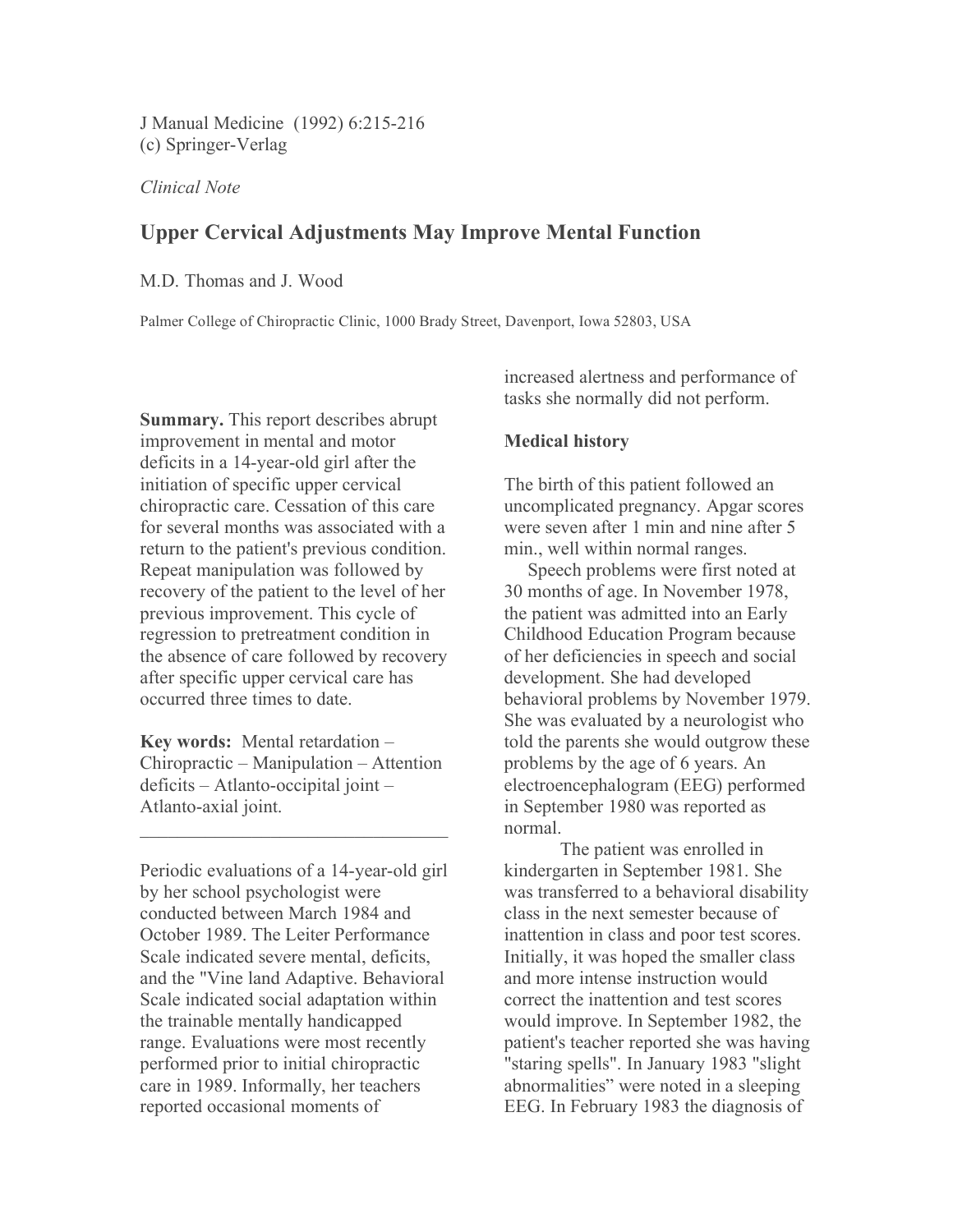psychomotor seizures was presented to the family. Tegretol and Dilantin were prescribed without positive results. By August 1983, the patient had been weaned off both medications. At this time the patient's neurologist felt that there was a "degenerative neurological disorder," and she was subsequently referred to the Mayo Clinic in Rochester, Minnesota. By January 1984, she had twice been examined at the Mayo Clinic without further definition except for acknowledgment that the sleeping EEG continued to be slightly abnormal. In May 1984, the patient was transferred from a behavioral disability class to a trainable mentally handicapped class.

In August 1985, she underwent a week-long evaluation at the National Institute of Health in Bethesda, Md. Again, all was normal (including MRI and various serum studies) except for slightly abnormal EEG. By July 1987, her EEG had improved and a degenerative neurological process was ruled out.

In October 1988 and August 1989, this patient was examined at the Children's Hospital in Milwaukee. All findings were negative.

#### *Chiropractic care*

At the Palmer Public Clinic, interviews conducted in October 1989 with the parents and examination of available written records revealed a 13 -year-old female with a tested verbal ability at approximately 3 years of age. The patient reportedly spent most of every day sitting and staring into space while listening to the radio. She never made contact with others.

The patient tended to stay near her family and followed behind them when they went walking. She spoke very rarely, using single words, always nouns, which were occasionally appropriate and often echolalic. She often mumbled incoherently to herself. Given several choices, she always took the last choice offered.

The patient did not use her left arm or hand in situations where normal children would. In retrieving objects or grasping a swing while swinging she used only her right arm. The left arm did not swing appropriately as she walked, hanging flaccidly at her side while her right arm swung appropriately. We found adequate grip strength in both hands, with the right hand stronger than the left.

Orthopedic and neurologic evaluation was difficult due to patient noncompliance. The supine leg check showed leg length inequality, with the right leg 2 cm shorter. X-rays revealed osseous misalignment at the craniovertebral junction, with left atlas laterality and posterior rotation. This was accompanied by coupled motion of the inferior cervical vertebrae into the left frontal plane. Skull rotation was into the right frontal plane. Postural distortion was consistent with unilateral right extensor muscle hypertonicity.

Specific upper cervical adjustments using National Upper Cervical Chiropractic Association (NUCCA) procedures were given on 16, 17, and 19 October 1989. Leg length inequality and postural distortion were corrected after the third adjustment. Post manipulation X-rays on 19 October 1989 revealed a proportional 90% correction of the previous cranio-vertebral misalignment.

The patient began to make eye contact. On 19 October 1989 she returned with her parents to her home in Wisconsin. Within 2 weeks, the patient was forming sentences with personal